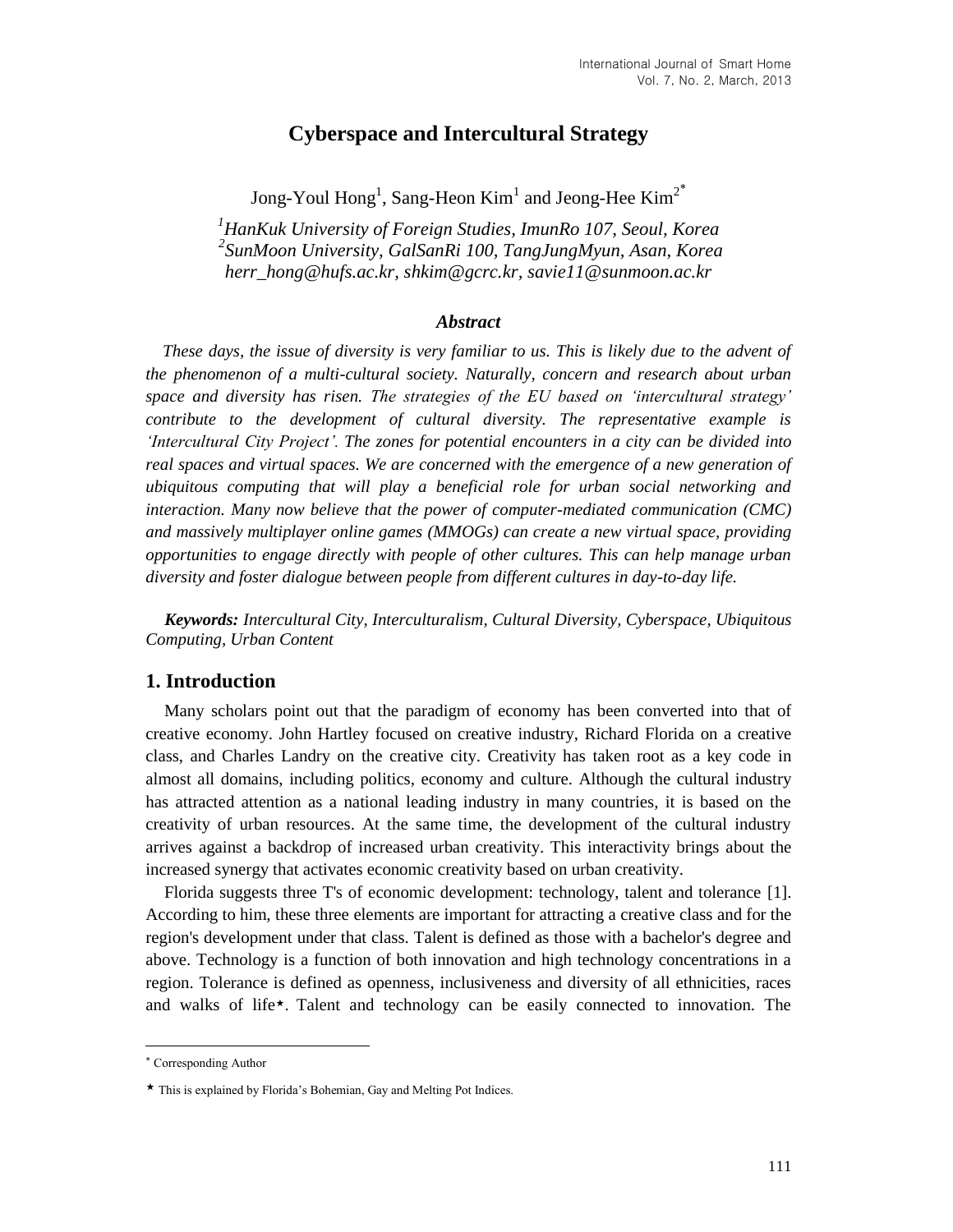interesting factor is tolerance. All else being equal, more open and diverse places are likely to attract greater numbers of talented and creative people – the sort of people who power innovation and growth [1].

Currently, the issue of diversity is very familiar to us. This is likely due to the advent of a multi-cultural society. Rapidly accelerated globalisation is causing all nations to rack their brains over the most effective actions to take in this multi-cultural society. That is, cultural diversity has emerged as a key concern at the turn of a new century. The essential challenge would be to propose a coherent vision of cultural diversity so as to clarify how, far from being a threat, it can become beneficial to the actions of the international community [2].

The EU, which has 'United in Diversity' as a motto, has taken an especially active attitude towards multi-cultural discourse. Thus, it put into practice the 'Intercultural City Project' based on 'interculturalism' in relation to urban problems. The EU's stance of accepting diversity as the source of creativity, not conflict, is in line with Richard Florida's admonition to accept diversity, along with creativity, as a basic impetus for innovation.



**Figure 1. Cultural Diversity and Interculturalism in the EU [3]**

Our concern is with accomplishing urban computing as a context for the city. Cities are cauldrons of creativity. They have long been the vehicles for mobilising, concentrating and channeling human creative energy. We will discuss how to manage urban diversity and how urban diversity contributes to cities. In particular, we'll deal with the encounter zone of cyberspace. According to Landry, the creative city's challenge is providing flexible settings for interaction. We find one possibility of such a setting through ubiquitous computing.

# **2. Interculturalism**

Interculturalism is the ideology or philosophy which is formed a basic theme of plans in a multi-cultural society. The prefix, 'inter' is connected with concepts which are the relationship among other cultures, facing each other, and conversation. The core of multiculturalism is the acknowledgement of multiple co-existence in different cultures and interculturalism regards dynamic and two-way interactions among cultures. Interculturalism is based on the premise that certain culture cannot dominate and standardize other cultures in the era of globalization and the cultures of the world are able to contact and interchange with equivalent positions.

Many Europeans who differ from Anglo-Americans that have multicultural propensity have revealed the doubt of multiculturalism for a long time. Recently, the German Chancellor, Angela Merkel, announced in 2010 that multiculturalism in Germany has failed. Also Prime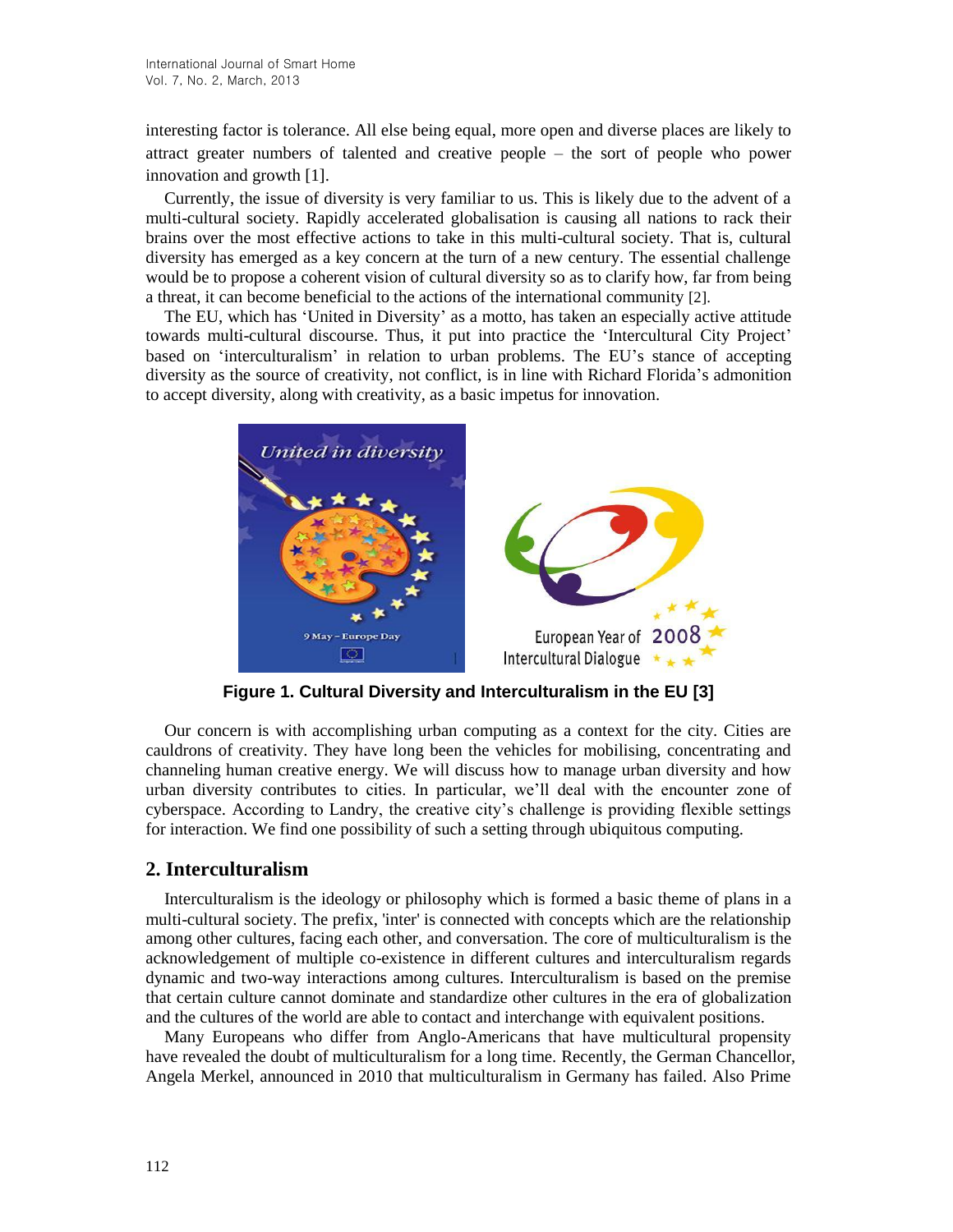Minister in Belgium Yves Leterme agreed with her. In 2011, Prime Minister David Cameron in the UK and French President Nicholas Sarkozy could also be heard declaring that multiculturalism was a failure. European leaders said that multiculturalism was a mistake [4]. Now in Europe, especially the European Commission and Council of Europe support intercultural integration within diverse urban communities with a concept 'interculturalism' which promotes and encourage interaction, understanding and respect among different cultural groups.

Many cultural practices have been done as intercultural perspective during the process. The concept of interculturalism is revealed by comparison with multiculturalism [5]. The characteristic of multiculturalism is that the priority is given to the group on the relationship between group and individual. In other words, identity of group precedes individual identity. So certain group is put on a par and categorized. This characteristic is indicated the limitation of multiculturalism and is the essential character to affect on other important issues. The problems of multiculturalism which are raised by Abdallah Pritsay are spatialization of difference, special and sophisticated legislation, rejection and exclusion, and the limitation of social mobility. Multiculturalism divides social and geographical spaces based on difference. Social mobility of continuing changed group is ignored if group is prescribed by one fixed image. On the other hand, the impotance of interculturalism is 'others' not their culture. That is, individual identity has more important meaning on the relationship between group and individual. Intercultural approaching is focused on 'relationship' not on individual or culture itself. On this point, cultural difference is the dynamic relationship between two subjects which give meaning each other, nor is given objectively with static properties. In addition, this 'action' is 'interactive'.

The goal of multiculturalism is the education that minority and immigrants are able to adapt on our society. On the other hand, interculturalism also emphasizes reverse education of their cultures on the majority which receives them. The agenda called 'intercultural dialogue' in the EU reflects interculturalism. For the agenda, the strategy is necessary which contrives participation and unification of all citizens for well functioning of multi-cultural society. The construction of comprehensive European belonging is based on 'dialogue' which cross over many boundaries with respecting cultural differences among nations.

Interculturalism analyzes positively on the value of cultural diversity. People who have various cultural backgrounds interchange each other, serve the space which is able to interchange creatively, and pull out practical competence. It is essential to improve 'intercultural skill' and 'intercultural competency' through various educational exchange policy programs. Also, the role of politicians and media is important in order to encourage citizens' participation to share various cultural background identities. The strategies of the EU based on this 'intercultural strategy' contribute to the development of the EU as a new vision. The representative example is 'Intercultural City Project'.

## **3. The Strategy of the Intercultural City**

l

Cultural diversity has already become a household word, and an invisible, dormant conflict awaits resolution. The issue of the intercultural city raises some questions: 'How do we manage the diversity of a city? How can we lead a person to converse with another from a different culture in daily life?' Since 2008, the EU has conducted the Intercultural City as a pilot project in eleven model cities<sup>\*</sup>.

<sup>♦</sup> The eleven Model Cities are: Oslo, Tilburg, Lublin, Neuchâtel, Lyon, Reggio Emilia, Izhevsk, Melitopol, Patras, Subotica, Berlin Neukoelln.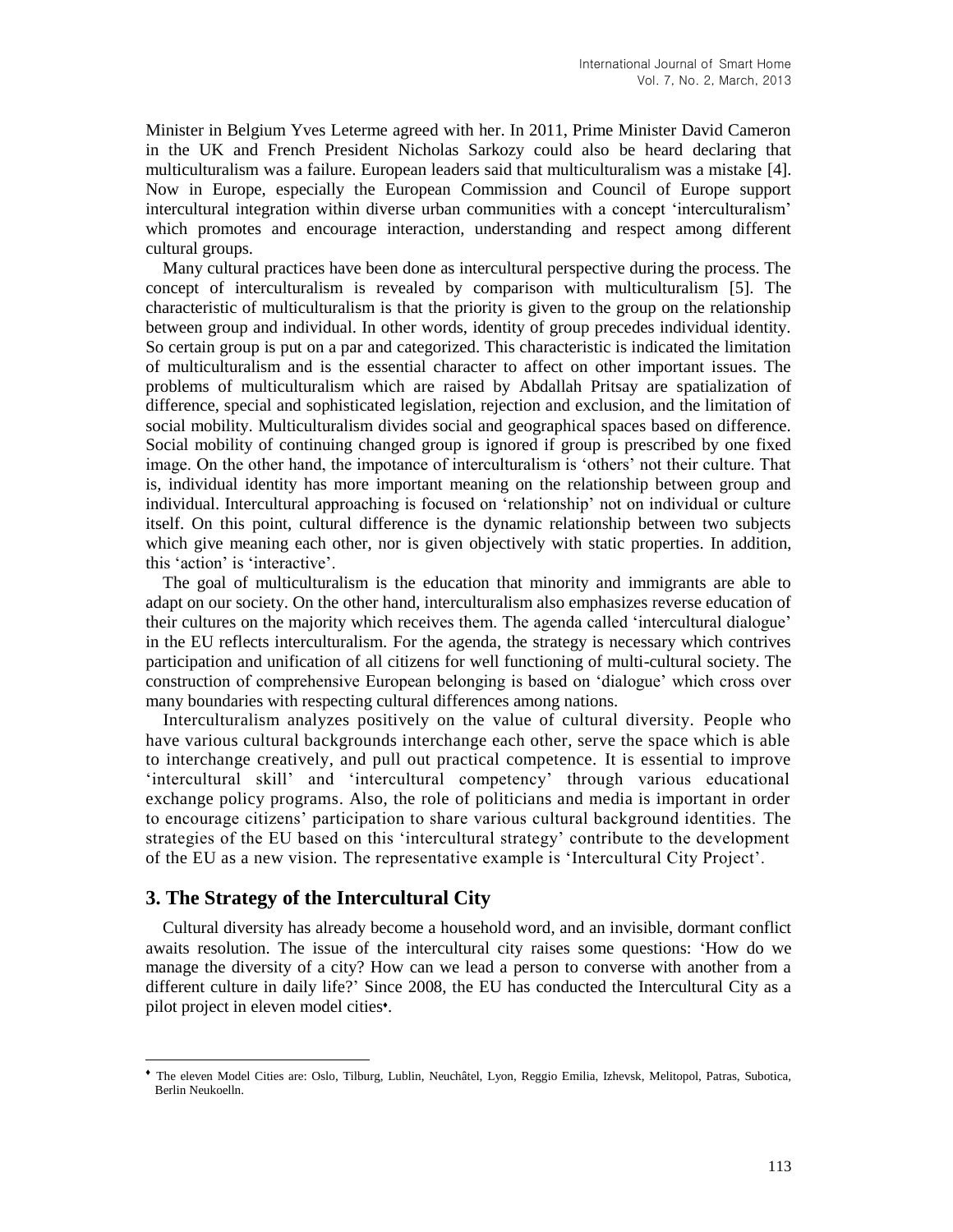

**Figure 2. The Eleven Model Cities [6]**

The EU has come up with the following visions linked with this project [3] : Diversity is the source of innovation, creativity and growth. It can be brought into existence when the norms, cultural heritage and identity of other, different peoples are mutually understood and accepted. Thus, public places, schools, housing and workplaces should be designed to help people with different cultural backgrounds intermingle with each other and experience productive and creative interaction. The EU is of the opinion that, based on this strategy, the existing policies and the relationships between public places, as well as the relationships between communities, should be changed. The pilot project has three broad objectives:

- 1. to stimulate an inclusive debate and policy making in pilot cities, taking an intercultural approach to migration, integration and social cohesion;
- 2. to encourage pilot cities to develop comprehensive intercultural strategies to manage urban diversity; and
- 3. to act as an inspiration for other cities in Europe.

This project emphasises the importance of the 'intercultural lens'. The intercultural lens refers to reflecting upon actions, policies, processes and spaces in the city from the perspective of their impact on intercultural relations [6]. For instance, it hinges on advice and consultation from experts, visitor surveys, mutual mentoring between cities, workshops, public events and the like to put its visions and strategies into practice. With the help of these activities, it executes policies for complementary cooperation in detailed domains including education, housing, the public domain and neighborhoods to be in pursuit of solidarity with social workers.

The interculturalism that the Intercultural City Project wishes to realise over a variety of domains positively interprets the results of the interaction of diverse cultures. Its viewpoint is in harmony with the EU's, accepting diversity as the source of creation, not conflict. In other words, interculturalism tries to derive as many benefits as possible from intercultural innovation. Here, openness serves as its basic principle. Openness leads to the ability to be in endless, curious pursuit of something new – that is, something different – beyond a culture's own domain. And interculturalism requires techniques and abilities that enable harmonious interaction, as well as a rule of solidarity that can negotiate and actively solve differences. The intercultural approach seeks change in public spaces and civil society beyond equal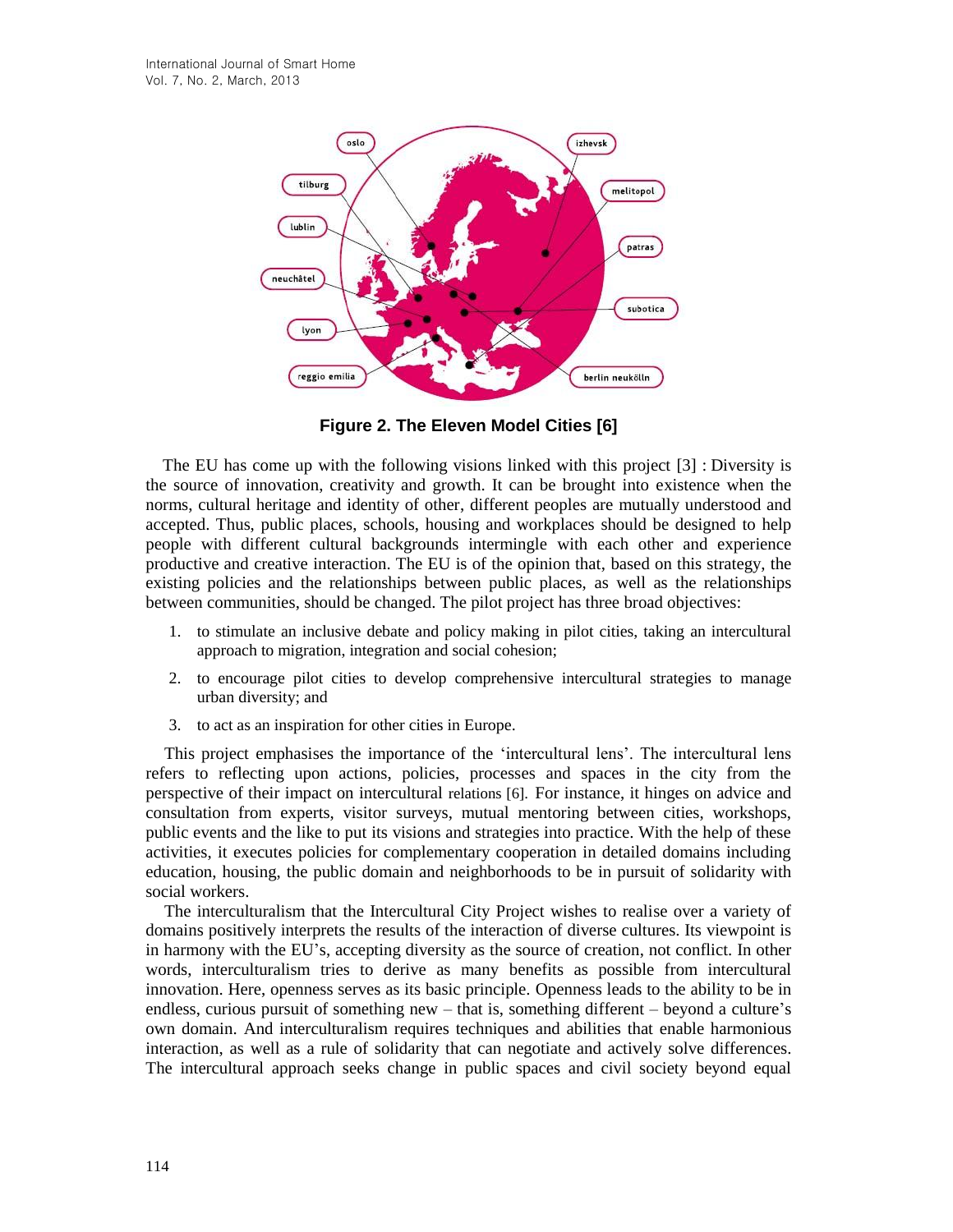opportunities and respect for diversity. Borders between cultures are not fixed, but changeable [7]. In the intercultural city project, these visions do not remain in an epistemological or theoretical domain, but expand into the practical one.



**Figure 3. Intercultural City Strategy [6]**

A city plays a key role in promoting and supporting intercultural dialogue [8]. Since it is a space where intercultural coexistence in daily life is present, it is inevitable for a city to serve as a real space for acceptance and harmony. A city is a space in which intercultural communities in small areas contact and meet each other. It is the delivery room for a diversity of both positive and negative experiences. Therefore, a city, as an arena of social and cultural integration, should move towards upgrading differing beliefs to creative sublimation. This sublimation should be put into practice in a variety of daily-life communities.

In addition to the city, an even greater importance has been attached to the role cyberspace – not a physical space – plays. Information technology will play a far from neutral or passive role in the future of integration and segregation in our communities [7]. The next chapter will discuss how cyberspace derives creativity from diversity.

#### **4. Cyberspace and CMC**

With the growing use of the Internet, computer-mediated communication (CMC) has become more important in our daily lives. Understandably, there has been much interest and speculation about CMC's impact on international relations and intercultural contact and understanding [9]. The Intercultural City Project defines encounter zones as follows: housing, neighborhoods, educational settings, workplaces, the marketplace, public places and cyberspace. Here, we will focus on cyberspace.

Cyber community is the group of interactant in virtual space. They share a matter of common interests, values and life style. The first Cyber community was started by Internet development in 1970s and then, it was developed World Wide Web in early of 1990s. After then, the Internet has generalized globally and met the turning point of Cyber community. Actually, Cyber community used to use by scientists or some specialists but it has increased web user by internet generalization and supply of PC. Large Internet service companies have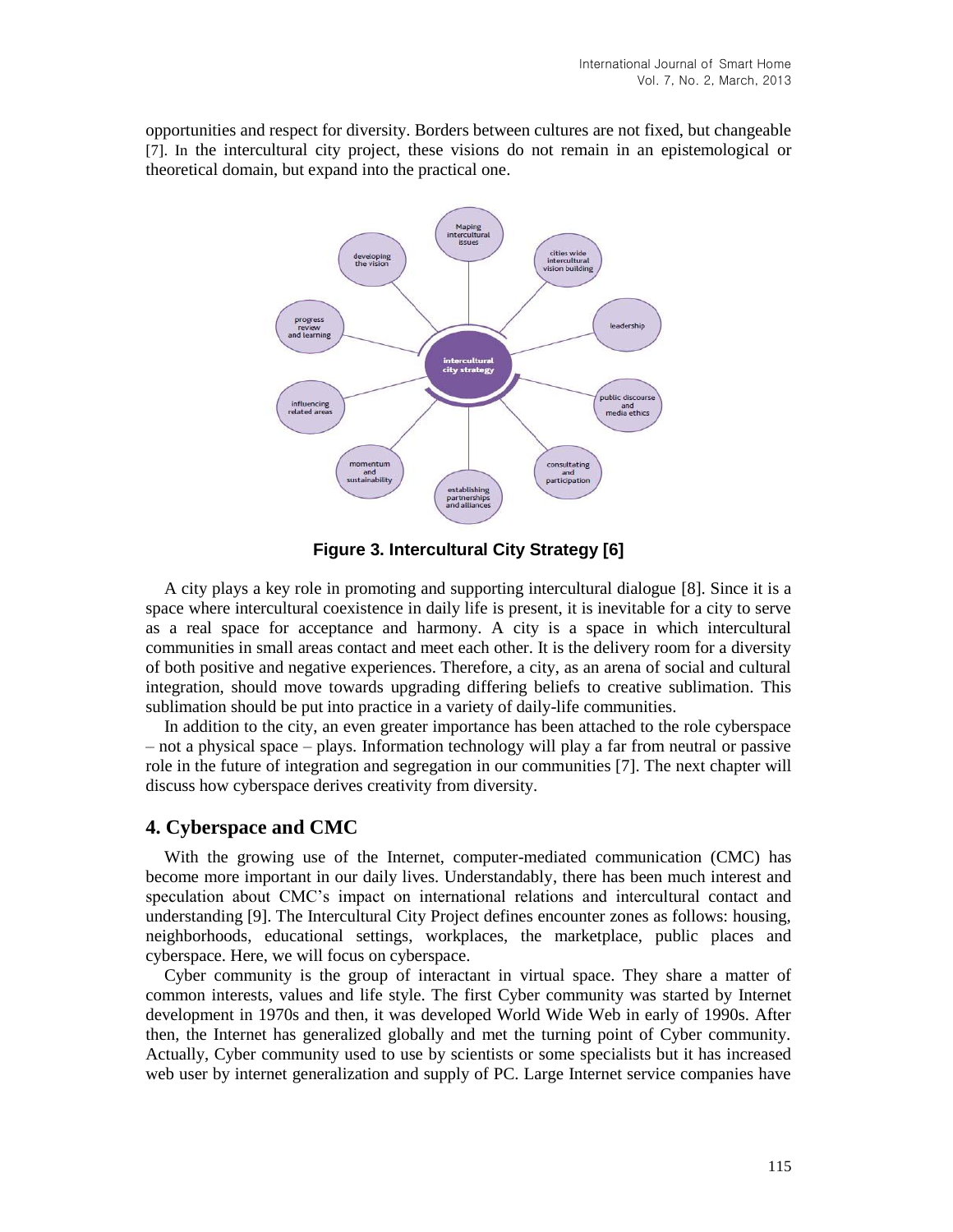started to provide service to make human interaction strong online. Cyber community is not a simply composed of individuals but a social community formed by common interests and profits. Howard Rheingold said that Cyber community is not a 'common place' but a community based on common 'understanding' [10]. It seems to be high satisfaction level as mutual understanding and common purpose rather than geographical accessibility. A human relationship based on geography has weakened these days. Cyber community, overcome limits of time and location, provide the possibility to allow people to participate for formation of consensus.

There are great advantages to CMC for bringing about better intercultural relationships [7]. First, biases based on visual factors such as skin colour are minimised [11], because CMC fosters contact that is different from face-to-face situations<sup>\*</sup>. In addition, the use of multimedia and hyperlinks on the Web make it possible to provide more diverse and accurate expressions, allowing users to exchange and communicate a wealth of information and emotion with one another.

The Web is likely to create a global village. CMC has become a space in which the opportunity for expression has expanded beyond interaction between a few people. On the basis of this expansion, cyberspace can function as a space in which the public can exchange opinions and information equally and freely. Moreover, people in a globalised society increasingly have the chance to acquire information on foreign cultures and learn tolerance for each other.

The computer video game is another tool that provides a learning space for intercultural issues. Gaming has established itself as a tremendous industry and has become important to people around the world. A remarkable difference between a film and a computer game is the degree of interactivity. In particular, MMOGs (massively multiplayer online games) make it possible for people around the world to enjoy gameplay together, which breaks down cultural boundaries [7]. The virtual world constructed in a computer game is likely to play a role as a field that puts interculturalism into practice.

The potential benefits of computer games go beyond the level of play. For several years, MMOGs have been the subject of research for their potential to convey intercultural knowledge and understanding to young people [7]. Participants share knowledge with one another to learn. On the basis of this experience, they grow. According to Raybourn, using simulation games to facilitate intercultural learning has several benefits [7]. As users learn a computer game, they also come to understand different cultures and how to cope with them. They then expand this experience to the real world and critically develop it. The shared experience of the game provides safety in what could be difficult and dangerous communication resulting from cultural differences.

Phil Wood and Charles Landry pinpointed Second Life as a computer game that can arouse curiosity about intercultural communication. Second Life is a free, 3D virtual world wherein users can socialise, connect and create using free voice and text chat [12]. Second Life's virtual world provides anyone the opportunity to engage directly with people of other cultures [7]. Second Life is not simply a game in which there is a winner and a loser; it is a game that replicates our daily lives. Users depend on avatars to live their lives and thereby experience intercultural communication. They meet other residents, socialize, and participate in individual and group activities. As they spend more time in the virtual world, they learn new skills and mature socially, learning the culture and manners of a virtual environment. Focusing on this fact, a number of scholars have discussed Second Life as a research topic.

l

<sup>♣</sup> Roman Jacobson suggested six elements of communication as follows: addresser, addressee, message, context, code, contact. Contact is a physical or psychological connection between addresser and addressee.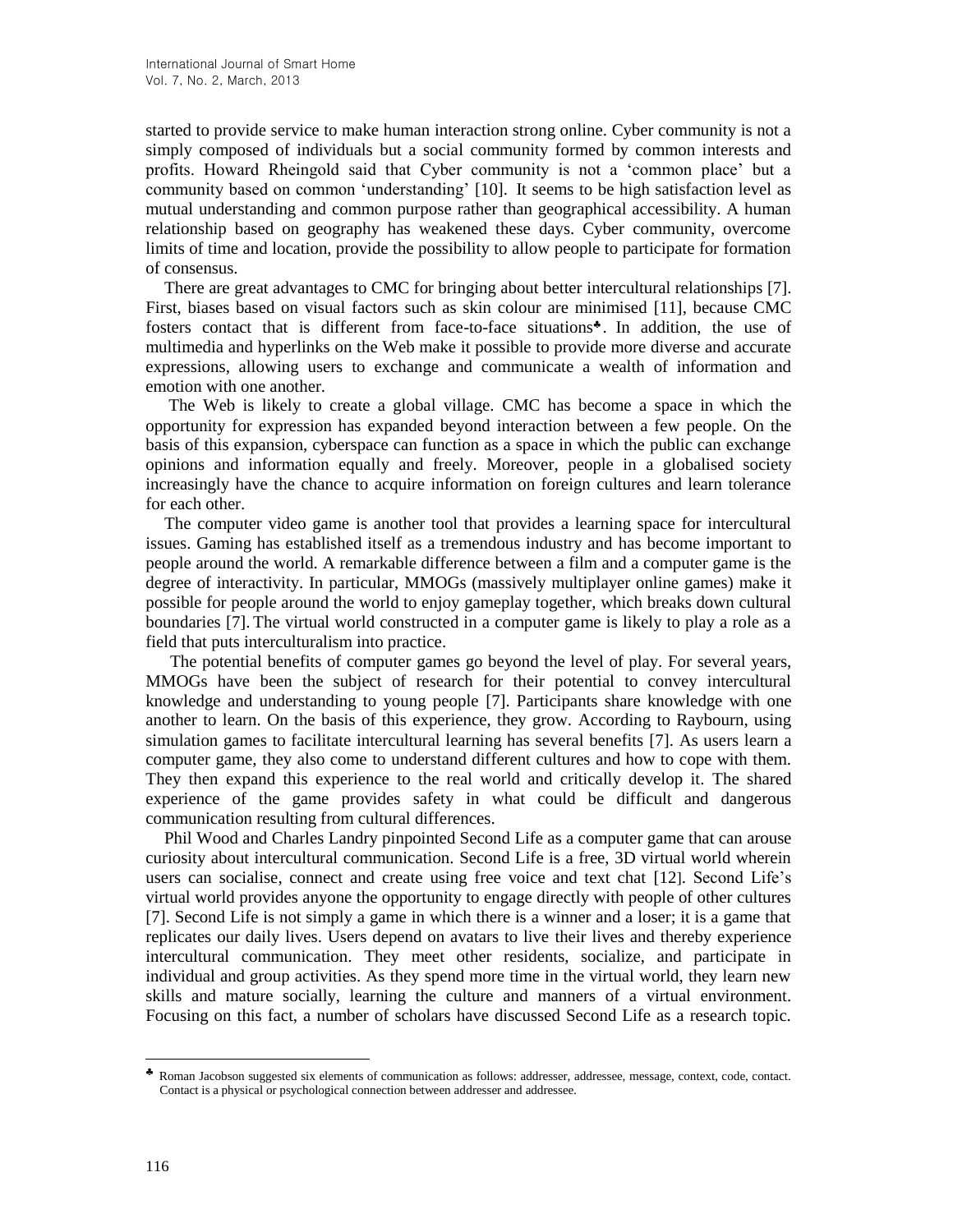

Increasing numbers of educators are also exploring simulation environments such as virtual worlds for use in coursework.

**Figure 4. Pictures from Second Life Website [12]**

Since Second Life's first release in 2003, it has become one of the most popular virtual reality tools, attracting educators from all over the world by offering a variety of opportunities for interaction, sense of community, and users' self-building capabilities. Over 100 educational institutes including Harvard University have established their virtual campus in Second Life and are actively working in the virtual world [13]. Many researchers and educators are developing interactive learning materials by taking advantage of the building and programming features.

For example, Ohio University purchased two islands and built several buildings on Second Life, including a student centre, learning centre, and arts and music centre. Participants encounter others, hold conversations, buy and sell things, build structures, and in general act as one might in this virtual world [14]. New Media Consortium is also one of the major educational organizations that have set up a virtual community for educators and have conducted a variety of activities in Second Life. This community supports events, classes, demonstrations, art exhibitions and learning experiences [15].

Although Second Life occupied users' attention in its early stages, it failed to experience great growth. This is because beginners had difficulty accessing it; it needed a high-specification computer, which prevented it from being popularised. And by allowing users the same liberty that can be enjoyed in the real world, it became a space for obscenity and gambling, which people began to abhor. It has yet to compensate for these weaknesses. Still, Second Life is a new attempt in the realm of intercultural dialogue. Second Life may have been a necessary step in procuring inspiration and intuition towards planning and realising a more elaborate intercultural cyberspace.

### **5. Conclusion**

So far, we have seen the potential and importance of cyberspace for intercultural dialogue. That is the potential of people of different cultures in different locations communicating with each other through the medium of the computer. Cyberspace has many advantages and popular appeal in today's cultural environment such as opportunity to practice real-world behaviours associated with communication in a simulated reality as well as safer arena for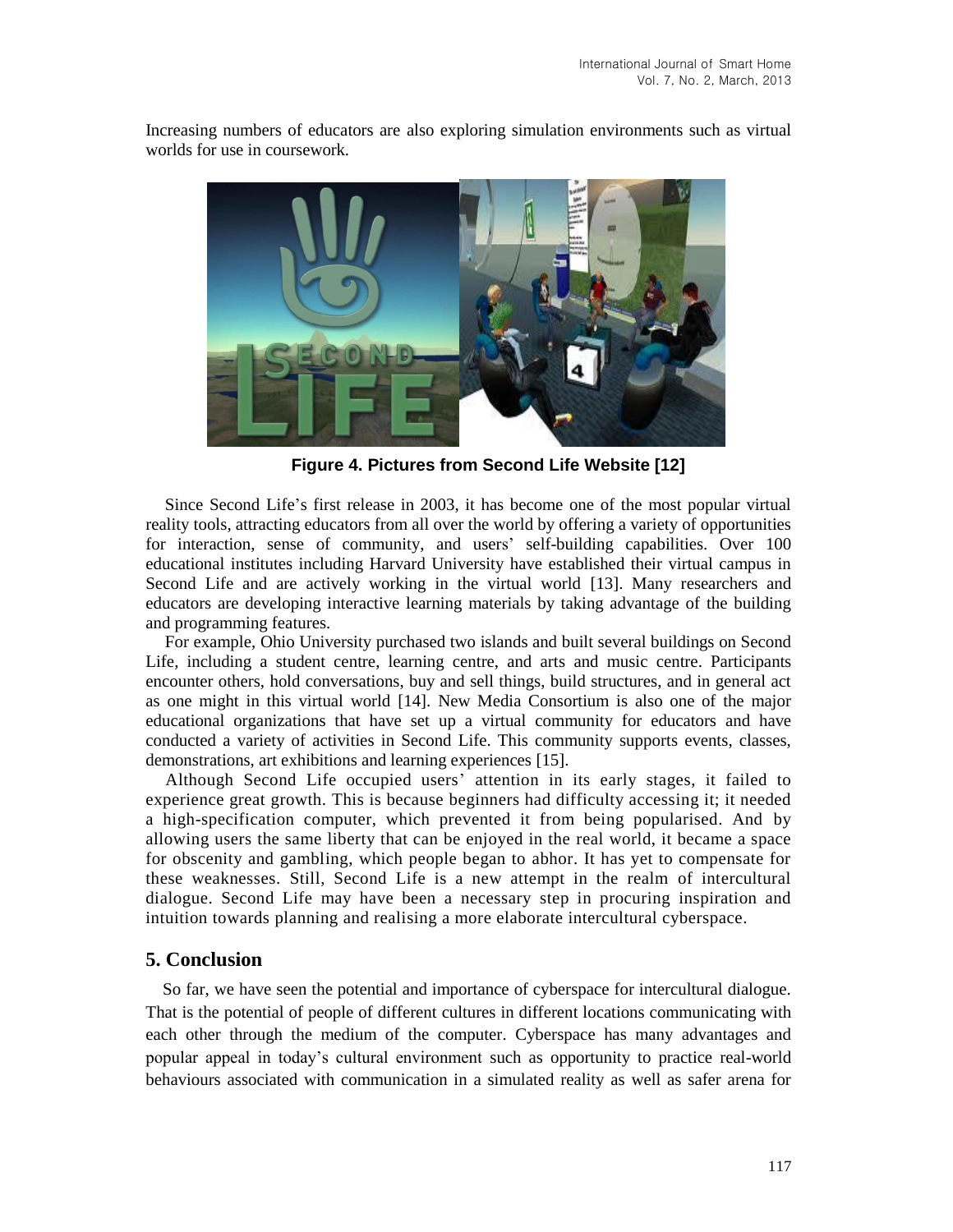many people to confront cultural differences. Of course, the importance of cyberspace should not undermine real life and space in our daily lives.

Concern and research about urban space and diversity has increased. Both real spaces and virtual spaces in diverse cities should be studied in harmony. The emergence of a new generation of ubiquitous computing will play a beneficial role for urban social networking and interaction. In a world of hyper-mobility, in which the make-up of cities becomes increasingly more diverse, issues of cultural diversity naturally become more significant. However, communication across cultural differences is not easy. Many now believe and hope that the power of CMC and MMOGs can usher in a new virtual world that will provide opportunities to engage directly with people of other cultures. This can help manage urban diversity and foster dialogue between people from different cultures in our daily lives.

## **References**

- [1] Florida, Richard, "Cities and the Creative Class", Routledge: London, **(2005)**, pp. 37-40.
- [2] UNESCO, "UNESCO World Report: Investing in Cultural Diversity and Intercultural Dialogue", UNESCO Publishing, **(2009)**.
- [3] EU Official Homepage, [http://ec.europa.eu/culture/our-policy-development](http://ec.europa.eu/culture/our-policy-development%20/doc2649_%20en.htm) /doc2649\_ en.htm.
- [4] M. Emerson, "Interculturalism: Europe and Its Muslims in Search of Sound Societal Models", Brussels: Centre for European Policy Studies, **(2011)**, pp. 1-3.
- [5] M. Abdallah-Pritsay and H. Chang, "Intercultural Education of Europe", Seoul: Hanwool Academy, **(2010)**.
- [6] P. Wood, (ed.), "Intercultural Cities: Towards a Model for Intercultural Integration", Council of Europe Publishing: Strasbourg, **(2009)**.
- [7] P. Wood and C. Landry, "The Intercultural City: Planning for Diversity Advantage", Earthscan: Londo, **(2008)**.
- [8] J. -Y. Hong, "EU's Cultural Industries and Policy", HUFS Press: Seoul, **(2012)**, pp. 188-189.
- [9] W. Hart, "Intercultural computer-mediated communication", The Edge: E-Journal of Intercultural Relations, vol. 1, no. 4, www.interculturalrelations.com/Resource/The Edge.htm, **(1998)**.
- [10] H. Rheingold, "Virtual Communities", The Community of the Future, New York: Harper Collins, **(1998)**, pp. 115-124.
- [11] G. Simons, "Meeting the intercultural challenges of virtual work", Language and Intercultural Learning, vol. 16, no. 1, **(1998)**, pp. 13-15.
- [12] Second Life official website, [http://secondlife.com.](http://secondlife.com/)
- [13] K. Joly, "A Second Life for Higher Education?", http://www.universitybusiness.com/ viewarticle.aspx?articleid=797, **(2007)**.
- [14] L. L. Briggs, "Ohio University Opens Virtual Doors", http://campustechnology.com /articles /45246/, **(2007)**.
- [15] Educational Uses of Second Life, http://sleducation.wikispaces.com/educationaluses?f=print.

# **Authors**



# **Jong-Youl Hong**

He received Ph.D degree in cultural contents from Hankuk University of Foreign Studies in 2011. He works as a lecturer at Hankuk University of Foreign Studies, Department of Global Culture and Contents. His current research interests include cultural policy, European Union studies, interculturalism, creative city, space and storytelling.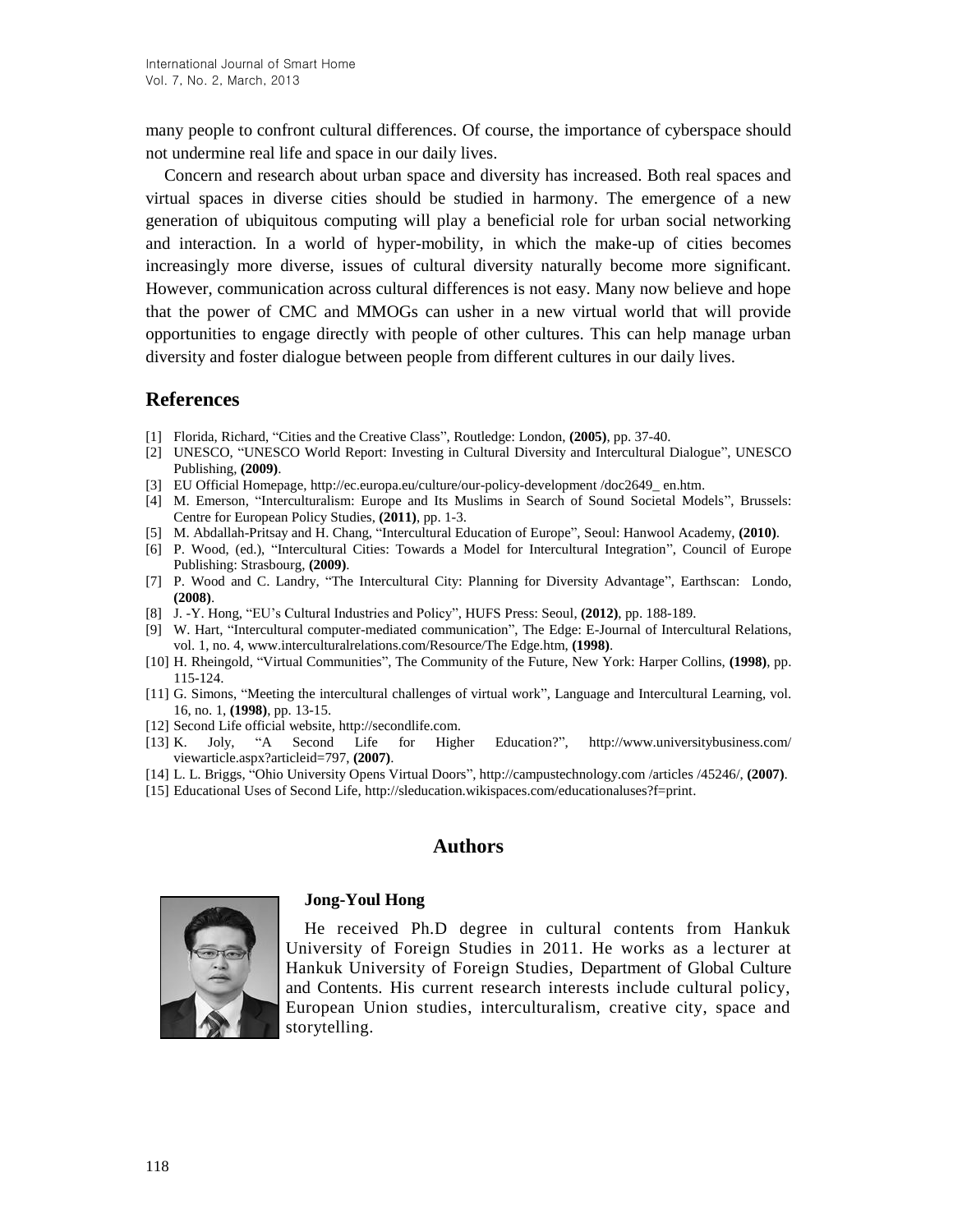

## **Sang-Heon Kim**

He received B.S., M.S., and Ph.D degrees in Computer Science from SoongSil University, Korea in 1992, 1994, and 2000 respectively. Since 2000, he has been a director of R&D for Contents Company. And also since 2006, he was an adjunct professor of Hankuk University of Foreign Studies, Department of Global Culture and Contents. His current research interests include Context and Content, Cultural Informatics, Information in Museum and Archives, Cultural heritage and Traditional Knowledge.



## **Jeong-Hee Kim**

She received Ph.D degree in cultural contents from Hankuk University of Foreign Studies in 2009. She is a professor at Sunmoon University, Department of Cultural Contents. Her current research interests include storytelling, visual art, contents planning, locality and cultural contents.